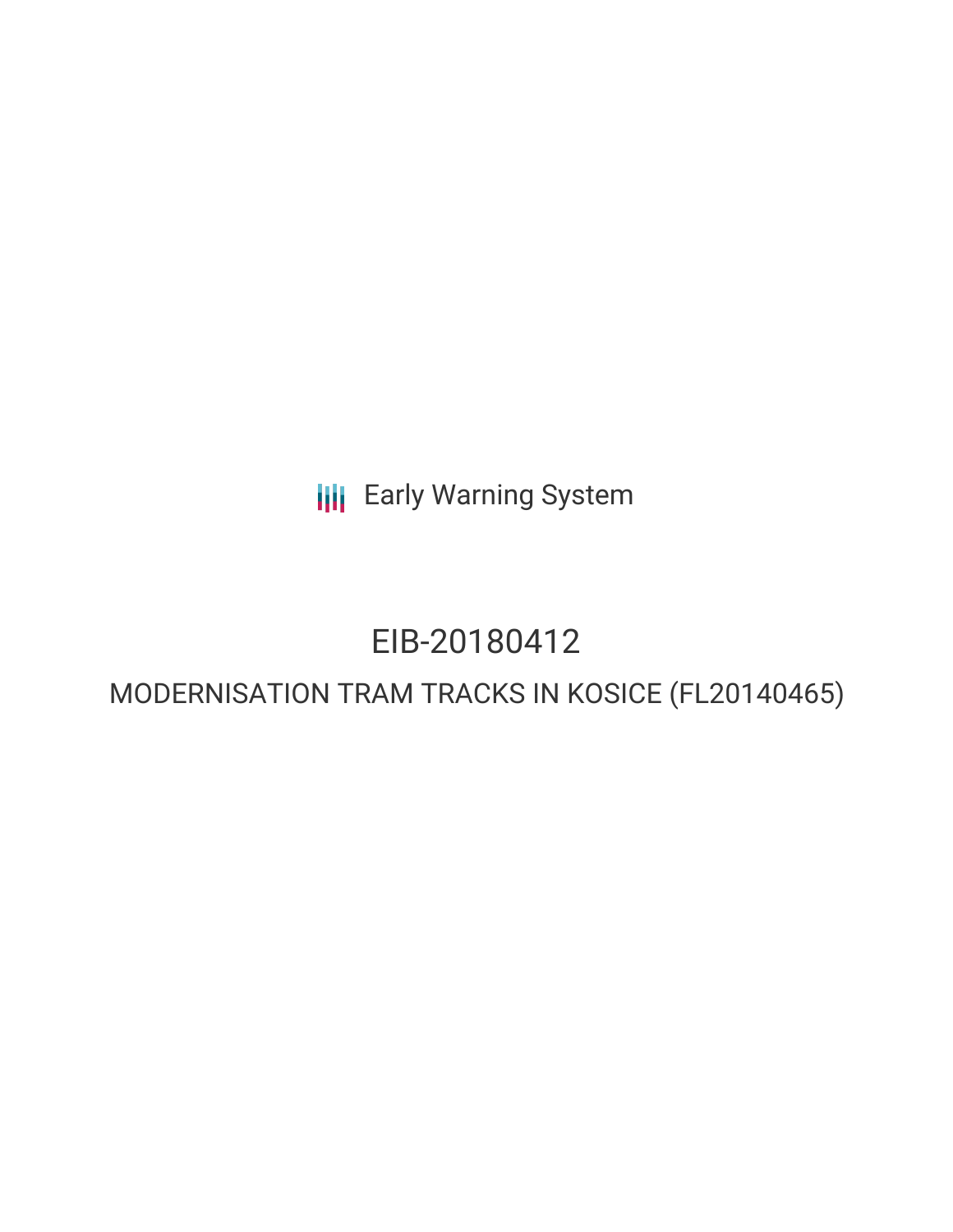

#### **Quick Facts**

| <b>Countries</b>               | Slovakia                                                     |
|--------------------------------|--------------------------------------------------------------|
| <b>Specific Location</b>       | Kosice                                                       |
| <b>Financial Institutions</b>  | European Investment Bank (EIB)                               |
| <b>Status</b>                  | Proposed                                                     |
| <b>Bank Risk Rating</b>        | U                                                            |
| <b>Borrower</b>                | MINISTRY OF TRANSPORT, CONSTRUCTION AND REGIONAL DEVELOPMENT |
| <b>Sectors</b>                 | Construction, Infrastructure, Transport                      |
| <b>Investment Type(s)</b>      | Loan                                                         |
| <b>Investment Amount (USD)</b> | $$10.17$ million                                             |
| <b>Project Cost (USD)</b>      | \$109.58 million                                             |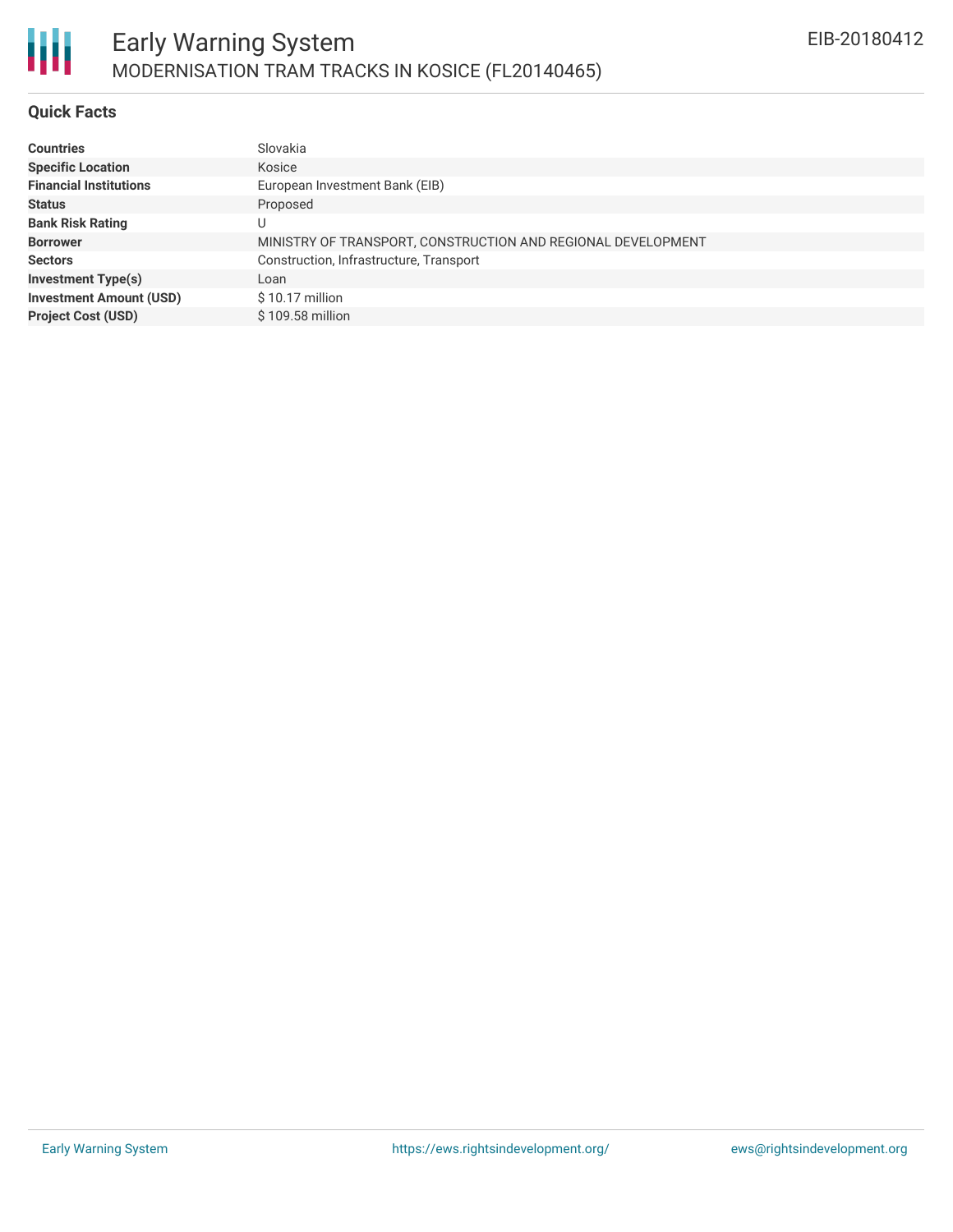

## **Project Description**

This project provides financing for the design, construction and modernization of 7.9km of double tram lines in Kosice, and the upgrade of crossings and turning terminals.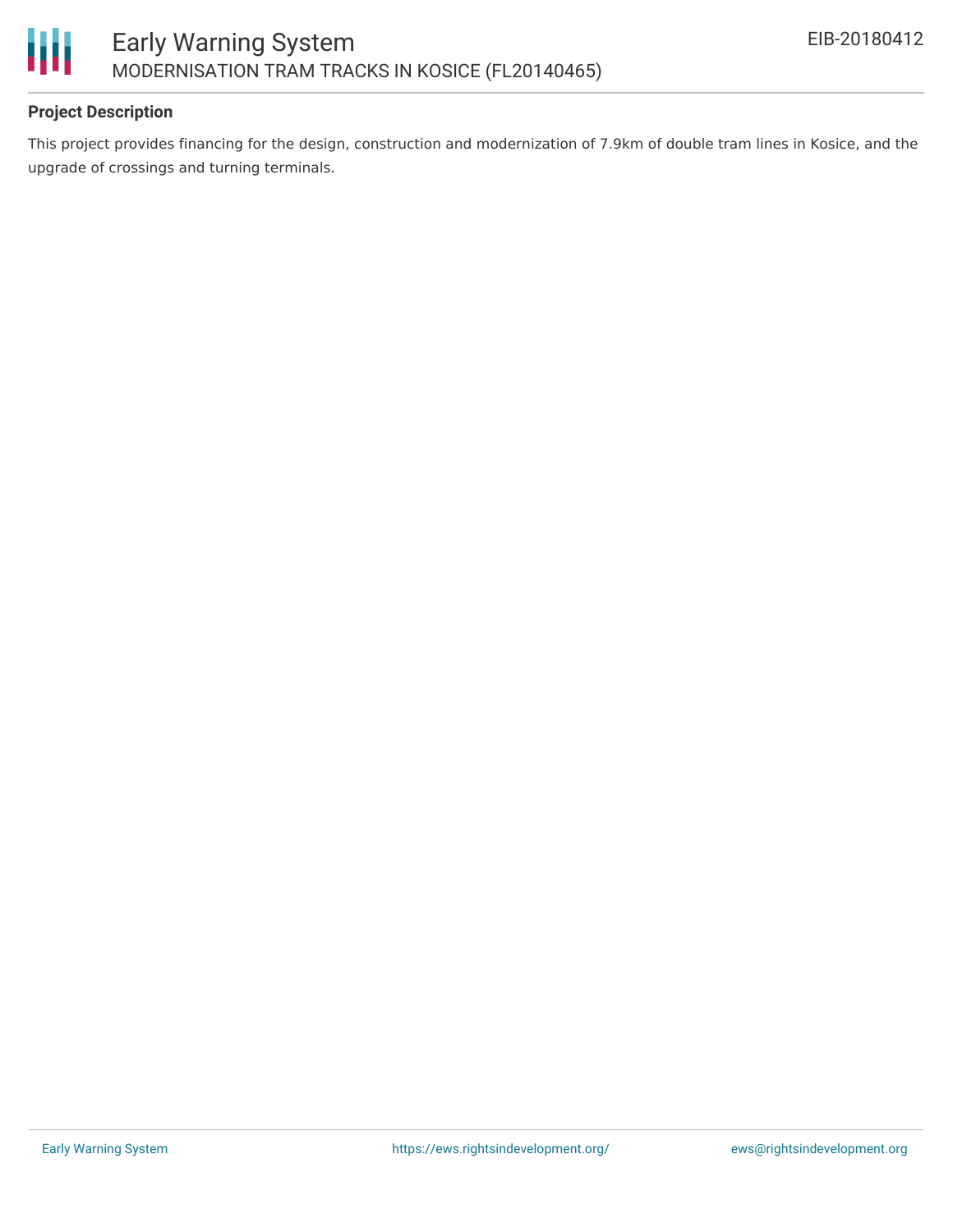

#### **Investment Description**

European Investment Bank (EIB)